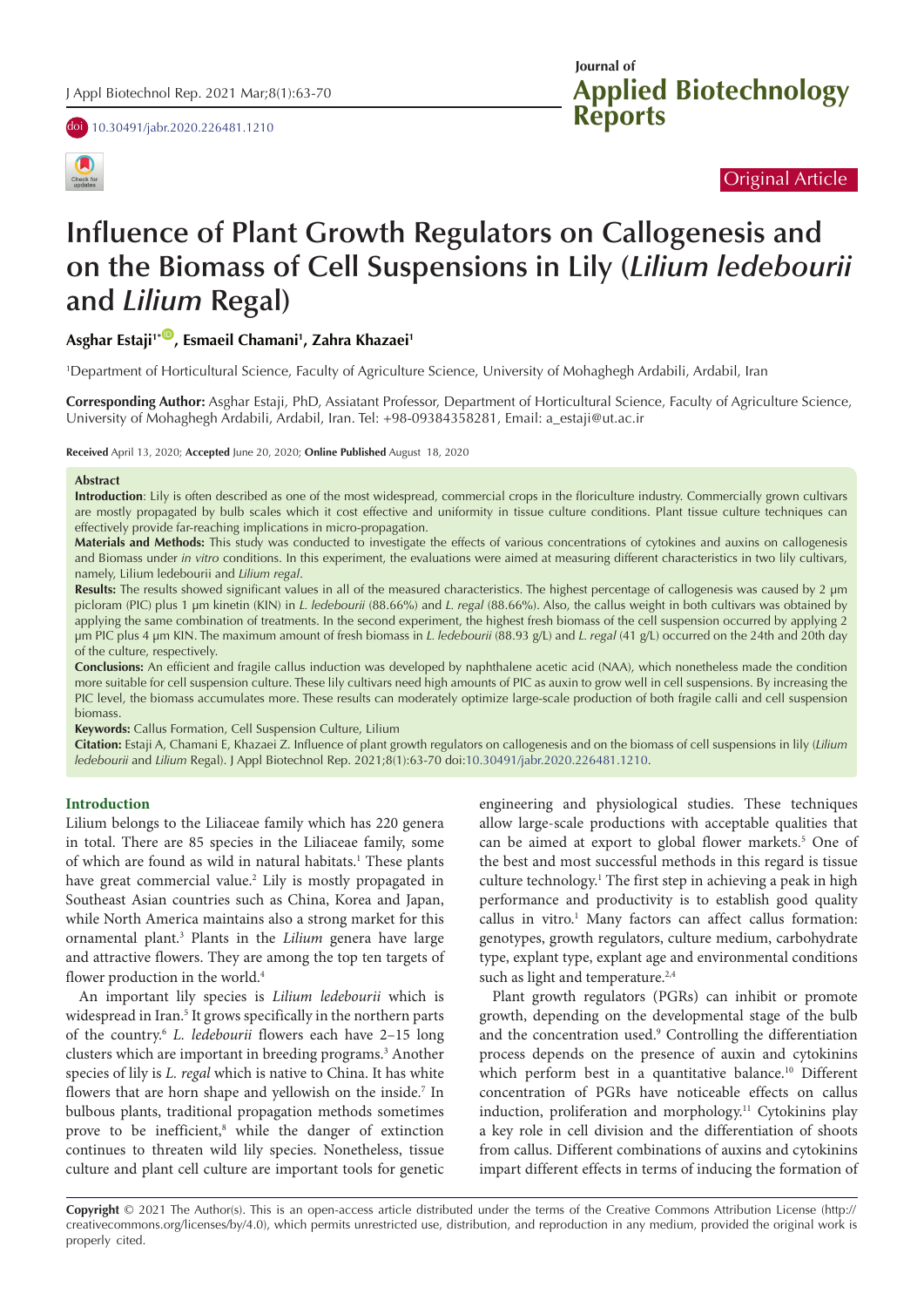roots and shoots. Cytokinins which can be used in treating callus formations are, namely, zeatin, benzyl adenine (BA), Thidiazuron (TDZ), kinetin (KIN) and benzyl amino purine (BAP). The list of auxins include indole acetic acid (IAA), indole butyric acid (IBA), 2,4-Dichlorophenoxyacetic acid (2,4-D), naphthalene acetic acid (NAA), 2,4,5-Trichlorophenoxyacetic acid  $(2,4,5-T)^{12}$  and Picloram.<sup>13</sup> The IAA and NAA are often used for rooting or, when used in combination with a cytokinin, can induce shoots. Also, 2,4-D and 2,4,5-T are efficient PGRs that promote callus growth.14 The impact of cytokinins on the tissue culture of lily species usually varies. In *L. ledebourii* they cause branching, whereas in *L. longiflorum* they stimulate embryogenesis and regeneration.<sup>15</sup>

Chamani et al<sup>16</sup> examined the effects of 2, 4-D and IAA treatments on the regeneration and callus formation of *L. longiflorum*, suggesting that the different concentrations of IAA have no significant effect on callus formation.17 However, it was noted that a gradual increase in the concentration of 2, 4-D (up to 2 mg/L) caused a decrease in the number and length of roots, whereas the fresh weight of callus increased. Chamani et al evaluated the effects of different concentrations of benzyl adenine and picloram on callus formations of *L. ledebourii*. The report indicated that various concentrations of picloram and benzyl adenine can have significant effects on callus formation and callus diameter. Combining the benefits of callus production and of uniform plant material in tissue culture is a necessity for the future breeding and culture of lilies (e.g. by somatic embryogenesis, organogenesis and hybridization).<sup>18</sup>

A cell suspension culture is normally initiated by transferring pieces of undifferentiated and friable calli to a liquid medium.19 This system consists of cells and cell aggregates that are dispersed in a moving liquid medium and thus grow accordingly.20 Cell suspensions are used for generating large amounts of cells for several purposes. These can be aimed at producing transgenic plants in many monocotyledonous plant species,<sup>21</sup> producing secondary plant products,<sup>22</sup> and discovering potential, organic herbicides.23 In addition, cell suspension culture is necessary for somatic hybridization in distant interspecific hybrids by the development of single cell suspensions,<sup>23</sup> especially in species like lily which sometimes encounter cross incompatibility.3 Cells dispersion in a liquid culture medium is usually increased by combining a relatively high concentration of auxin with a low concentration of cytokinin.24 The aim of the current study was to establish optimal hormone levels so as to induce callus formation and obtain high-quality calli in two lily cultivars in cell suspension medium.

#### **Material and Methods** *Plant Material and Explant Preparation*

The bulbs of *L. ledebourii* were collected from the natural habitat in Khangah village, Ardabil province, Iran, in October 2018. Also, fresh bulbs of *L. regale* were prepared from the Chinese Academy of Agricultural Sciences, China. The bulbs were kept in the refrigerator at 4°C for four weeks and were then used as an explant source in the subsequent experiment. The bulbs were washed with a few drops of washing-up liquid

followed by 30 minutes tap water. The bulbs surfaces were disinfected with 70% ethanol for 30 seconds followed by immersion in 5 % commercial bleach solution containing few drops of Tween 20 for 30 minutes and then soaked three times in the sterile distilled water. Lower portions  $(0.5 \times 0.5 \text{ cm})$  of aseptic inner scales were excised from the mother bulbs and served as explants.

## *Callogenesis Experiment*

The objective of the first experiment was to evaluate the effects of different PGRs on the callogenesis and regeneration capacity of two *Lilium* species. Based on literature survey, eight combinations of PGRs including  $4 \mu m$  2,  $4-D + 2 \mu m$ BA, 8 µm 2, 4-D + 2 µm BA, 1 µm TDZ + 2 µm NAA, 0.5 µm TDZ + 1  $\mu$ m NAA, 1  $\mu$ m BA + 2  $\mu$ m NAA, 2  $\mu$ m BA + 4  $\mu$ m NAA,  $2 \mu m$  PIC + 1  $\mu$ m KIN and 4  $\mu$ m PIC + 1  $\mu$ m KIN were selected for callus induction. Aseptic explants were incubated horizontally on the B5 medium supplemented with the above mentioned PGRs combinations and 20 g/L sucrose. Six bulb scale explants were placed on 200 ml glass jar containing 25 mL medium, and each jar served as a replicate. The experiment was conducted in a completely randomized design with a factorial arrangement (2 species  $\times$  8 PGRs combination) with six replications. All cultures were maintained in a growth chamber at 25±1°C in the dark for six weeks. At the end of the culture period, callogenesis percentage, color and texture of calli, percentage of organogenesis, and the number of regenerated plantlets and roots were recorded.

## *Cell Suspension Cultures Experiment*

To establish the cell suspension cultures, one gram of friable callus obtained from the previous experiment transferred into 100 mL Erlenmeyer flasks containing 40 mL B5 liquid medium fortified with 2  $\mu$ m PIC + 4  $\mu$ m KIN and 40 g/L sucrose. The culture flasks were kept on a rotary orbital shaker at 100 rpm and incubated at  $25 \pm 2$ °C under cool-white light illumination with the photoperiod of 16 hours. The cultures were then sub cultured every 14 days by transferring 10 mL of culture medium to 30 mL of fresh medium with the same composition and continued for three months until uniform cell suspension culture was achieved. The growth curve of the cultures was depicted by plotting the fresh weight (FW) and dry weight (DW) accumulation in cultures against the culture period. For this purpose, the cells were harvested from three flasks at four days intervals during the 28 days of culture, and the FW and DW of cells were recorded.

## **Results and Discussion**

In the present experiment, FW of callus, percentage of root induction, number of branches and percentage of regeneration were significantly affected by the interaction of cultivar and hormonal treatments. As shown in [Table 1](#page-2-0), there were no significant differences between two cultivars (Ledebourii and Regal) except for callus FW. According to the obtained results, there was a significant interaction between cultivar and treatments for some of the traits. The highest and lowest percentage of callus formation was observed at 2 µm PIC plus 1 µm KIN treatment in Ledebourii (88.66%) and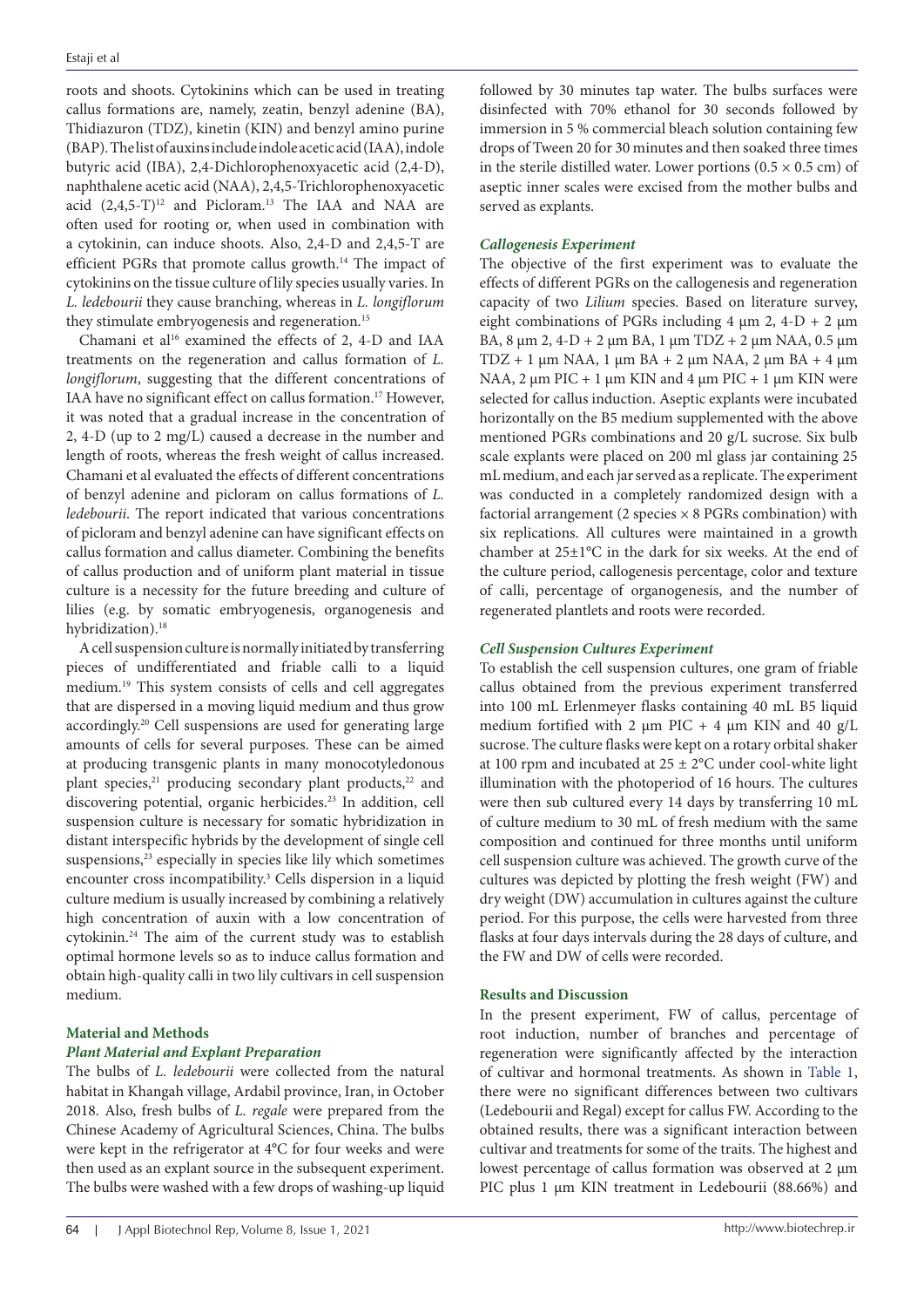| Cultivar   | <b>Treatment</b>               | Regeneration $(\% )$ |                    |                  | No. of Branches No. of Roots Percent Rooting | Callus Induction (%) | Fresh Weight of Callus (mg) |
|------------|--------------------------------|----------------------|--------------------|------------------|----------------------------------------------|----------------------|-----------------------------|
|            | Control                        | 66.3 <sup>ab</sup>   | 5 <sup>bc</sup>    | 1.3 <sup>c</sup> | 27.66 <sup>cd</sup>                          | 16.66c               | 13.3 <sup>c</sup>           |
| Regal      | $4 \mu m 2, 4, D + 2 \mu m BA$ | 0 <sup>c</sup>       | 0 <sup>c</sup>     | 0 <sup>c</sup>   | O <sup>d</sup>                               | $30.33^{bc}$         | 136 <sup>b</sup>            |
|            | $8 \mu m 2,4, D + 2 \mu m BA$  | 20.3 <sup>b</sup>    | 3.3c               | 0 <sup>c</sup>   | 0 <sup>d</sup>                               | 75.33ab              | 210 <sup>b</sup>            |
|            | 1 $\mu$ m TDZ + 2 $\mu$ m NAA  | 88.6 <sup>ab</sup>   | 11 <sup>c</sup>    | 10 <sub>ab</sub> | 70 <sup>b</sup>                              | 44.3 <sup>b</sup>    | 44.3 <sup>c</sup>           |
|            | $0.5 \mu m T DZ + 1 \mu m NAA$ | 77.6 <sup>ab</sup>   | 6 <sup>cd</sup>    | $13.3^{a}$       | 100 <sup>a</sup>                             | 77.66 <sup>ab</sup>  | 33.3c                       |
|            | $1 \mu m BA + 2 \mu m NAA$     | 100 <sup>a</sup>     | 22.3 <sup>b</sup>  | $3.3^{bc}$       | 52.3bc                                       | 40 <sup>b</sup>      | 44 <sub>b</sub>             |
|            | $2 \mu m BA + 4 \mu m NAA$     | $75^{ab}$            | 36a                | $3.3^{bc}$       | 35 <sup>c</sup>                              | $33^{bc}$            | 72.3 <sub>b</sub>           |
|            | $2 \mu m$ PIC + 1 $\mu$ m KIN  | 0 <sup>c</sup>       | 0 <sup>c</sup>     | 0 <sup>c</sup>   | 0 <sup>d</sup>                               | 88.66 <sup>a</sup>   | 613a                        |
|            | $4 \mu m$ PIC + 1 $\mu$ m KIN  | 20 <sup>b</sup>      | 3.6 <sup>cd</sup>  | 0.66c            | 8.3 <sup>d</sup>                             | 83.3 <sup>ab</sup>   | 510 <sup>a</sup>            |
| Ledebourii | Control                        | 27.66c               | 1.66 <sup>d</sup>  | 0 <sup>c</sup>   | 0 <sup>d</sup>                               | 0 <sup>b</sup>       | $0^{\circ}$                 |
|            | $4 \mu m 2, 4, D + 2 \mu m BA$ | 5 <sup>cd</sup>      | 2.33 <sup>d</sup>  | 0.33c            | 6.66d                                        | 56.66 <sup>a</sup>   | $181^{bc}$                  |
|            | $8 \mu m 2,4, D + 2 \mu m BA$  | 0 <sup>d</sup>       | 0 <sup>d</sup>     | 0 <sup>c</sup>   | 0 <sup>d</sup>                               | 48.33a               | $22.6^{bc}$                 |
|            | $1 \mu m T DZ + 2 \mu m NAA$   | $91.66^{ab}$         | $24^{ab}$          | 17 <sup>b</sup>  | 78.33 <sup>b</sup>                           | $55^{\rm a}$         | 24.33bc                     |
|            | $0.5 \mu m T DZ + 1 \mu m NAA$ | 100 <sup>a</sup>     | 30.66a             | 41.66a           | 100 <sup>a</sup>                             | 77.33ª               | 336.6 <sup>b</sup>          |
|            | $1 \mu m BA + 2 \mu m NAA$     | $51^{bc}$            | 8 <sup>cd</sup>    | 3.33c            | 11 <sup>d</sup>                              | 88.66a               | 72.33bc                     |
|            | $2 \mu m BA + 4 \mu m NAA$     | 83.33abc             | 15.6 <sup>bc</sup> | 2.66c            | 38.33 <sup>c</sup>                           | 58 <sup>a</sup>      | $210.3^{bc}$                |
|            | $2 \mu m$ PIC + 1 $\mu$ m KIN  | 66.33abc             | 4 <sup>cd</sup>    | 0 <sup>c</sup>   | 8.33 <sup>d</sup>                            | 88.66 <sup>a</sup>   | 690a                        |
|            | $4 \mu m$ PIC + 1 $\mu$ m KIN  | 89 <sup>abc</sup>    | 7 <sup>cd</sup>    | 0 <sup>c</sup>   | 0 <sup>d</sup>                               | $70.66$ <sup>a</sup> | 750.3ª                      |

<span id="page-2-0"></span>**Table 1.** Effect of Different Treatments on Traits Measured in Ledebeourii and Regal lily Cultivars

Mean letters in each column did not differ statistically at the 5% level of probability.

Regal (88.66%) as well as at the control treatment respectively ([Figure 1a](#page-2-1) and [1b](#page-2-1)). Also, the maximum FW of callus in both cultivars was recorded in the same treatment ([Figure 1a](#page-2-1) and [1b](#page-2-1)). Ghanbari et al<sup>25</sup> stated that the highest callus induction, weight and diameter from bulb scales of *L. ledebourii* was obtained in medium amended by 3  $\mu$ M 2,4-D + 0.5  $\mu$ M KIN. Chamani et al<sup>16</sup> reported that the highest amount and diameter of callus was obtained from lily anthers at concentrations of 0.2 mg/L PIC and 1 mg/L BA. Based on our findings, different concentrations of picloram provided the highest percentage of callus induction and FW of callus among other hormonal treatments in the both cultivars.

The mode of interaction between auxins and cytokinins is dependent on the type of explant and plant species, but the most plant explants required auxin and cytokines treatment for callus formation under in vitro conditions.<sup>26</sup> Of course, auxins have more effects on callus formation than cytokines because of their greater effect on cell division.19 The most callus induction processes described to date employ transcriptional regulators that induce universal changes in gene expression.<sup>27</sup> The signaling of Auxin-induced callus formation is transduced via auxin response factor transcription factors and a family of transcription factors that plays a central role in cell cycle reentry.28 Also, among the studied treatments, TDZ displayed the highest regeneration, either direct or indirect. Actually, TDZ accelerated the rate of endogenous cytokinin production and inhibited the cytokinin oxidase activity.<sup>29</sup> It also made better absorption of nutrients and increased regeneration.30 According to our results, the treatments with NAA increased rooting percentage. Auxins in PGRs are a prerequisite for adventitious rooting. It has been shown that the first step in root initiation depends on the presence of endogenous or synthetic auxin such as NAA. The internal

auxin production varies according to the plant species, tissue and developmental stages. Our findings indicated that increasing the NAA concentration reduced the adventitious root formation and higher number of roots was formed on medium amended with 1 µm NAA. These observations have been verified with Hentig and Gruber's citation who reported that hormonal doses could induce the best rooting when being just below the toxic level.<sup>31</sup>

## *Correlation Coefficient*

The correlation coefficient was employed to measure the linear association between evaluated traits in this research. According to the results, some of the studied characteristics were significant. A positive significant correlation was observed between traits such as; the number of roots and branches, percentage of roots and regeneration as well as FW callus per plant (*P*<0.05 and *P*<0.01) under different

<span id="page-2-1"></span>

**Figure 1.** The Callus FORMATION of (a) Ledebourii and (b) Regal in 2 µM PIC and 1 µM KIN.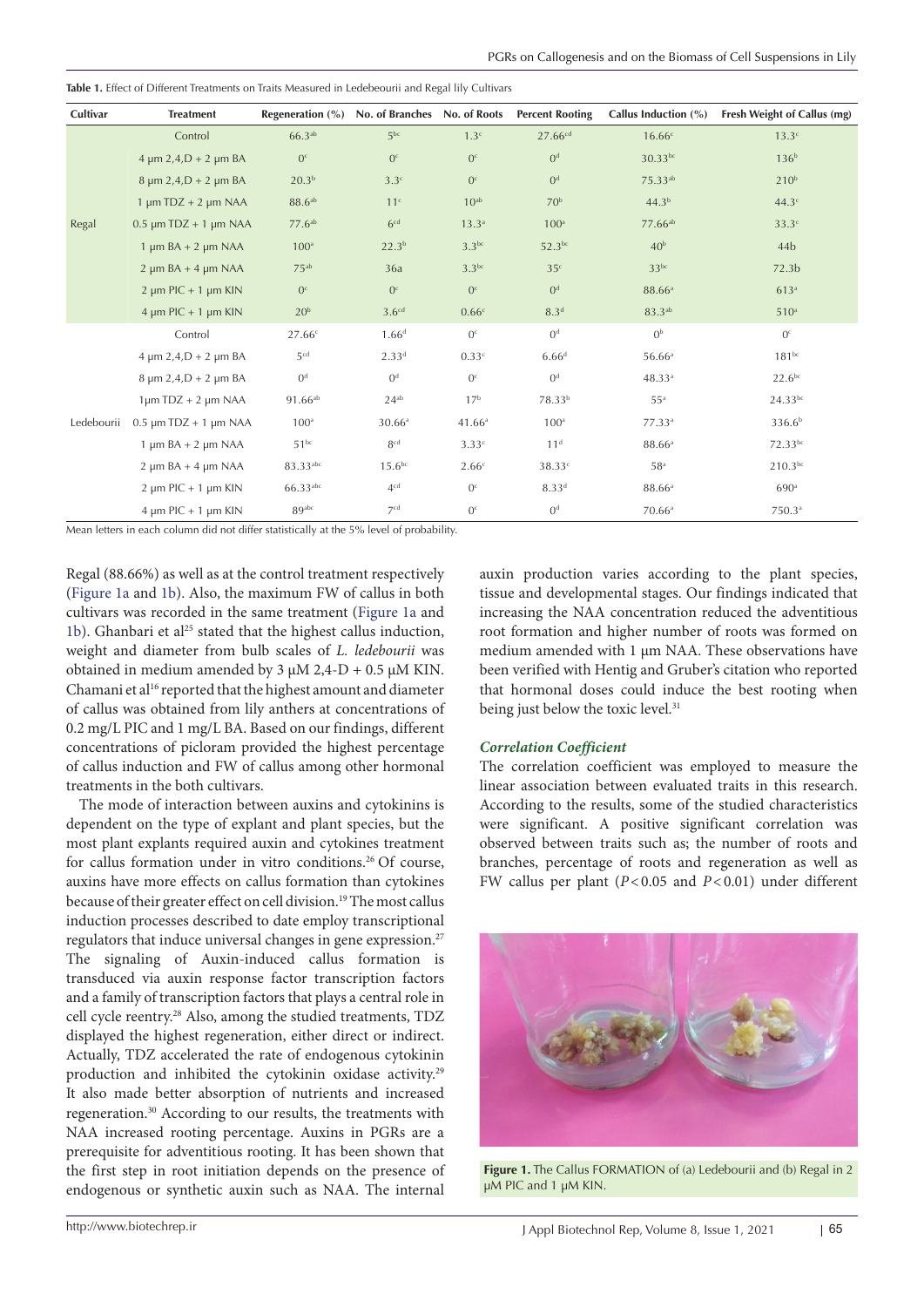hormone combinations presented in [Table 2.](#page-3-0) In this study, the number of roots and percentage of roots ( $r = 0.86$ <sup>\*\*</sup>) as well as the number of shoots with percentage of roots ( $r = 0.76$ <sup>\*\*</sup>) and number of roots ( $r = 0.72$ <sup>\*\*</sup>) exhibiting a positive correlation. The regeneration percentage had a positive and significant correlation with callus formation percentage (r= 0.44\* ), rooting percentage ( $r = 0.50$ <sup>\*\*</sup>), number of roots ( $r = 0.43$ <sup>\*</sup>) and shoots ( $r = 0.70**$ ). According to a research conducted by Chamani et al, there was a significant positive correlation between the percentage of regeneration and number of roots, which was in accordance with our results. They reported that with increasing the amount of auxin, regeneration percent, was increased.12 In another study by Hadizadeh et al on chicory (*Cichorium intybus*) plant, between regeneration percentage, mean number of shoots, callogenesis percentage and FW of callus exhibiting a positive correlation.<sup>32</sup>

In the study, a weak positive correlation around 0.11 was found between the percentage of regeneration and FW callus. Al-Khayri et al cited that an inverse relationship exists between callus weight and plant regeneration capacity.<sup>33</sup> Groenewald et al. stated that with increasing callus formation, the frequency of organogenesis decreased.34 Callus formation is often considered to inhibit plant regeneration.<sup>35</sup> Auxin and cytokinin control callus formation as well as differentiation (regeneration) from callus. The latter process was triggered by a high concentration of cytokinin and a low concentration of auxin.36

According to the results shown in the [Table 3,](#page-3-1) different concentrations of NAA produced more fragile calluses than other treatments. There are multiple types of callus tissue in terms of their character such as friable, soft and compact callus. It is also known that different types of callus affected not only by genotype and the type of explant but also by the composition of the culture medium including PGRs, and by the culture conditions.<sup>33,37</sup> It has been shown that friable calluses fall apart easily and are most suitable for establishing cell suspension cultures.38 Therefore, callus cultures obtained from the best treatments (2 µm BA plus 4 µm NAA) were used to establish the cell suspension cultures of *L. ledebourii* and *L. regal*. Parsaeimehr and Mousavi reported that NAA induced high amounts of friable calluses.<sup>39</sup>

#### *Cell Suspension Culture*

In the present experiment, cell suspension culture of *L. ledebourii* and *L. regale* were established using a friable calli in  $B_5$  medium fortified with different PGR combinations. The growth curve of cultures was depicted based on fresh biomass weight ([Figures 2](#page-4-0) and [3](#page-4-1)). The biomass growth of cell suspension cultures typically undergoes four stages, namely lag, exponential, declaration, and stationary phases.<sup>40</sup> In the present study, *L. ledebourii* suspension cultures in all treatments represented the four distinctive phases, which indicated that suspension cultures established successfully [\(Figure 4\)](#page-5-0). Cultures treated with 2  $\mu$ m PIC + 4  $\mu$ m KIN and 6  $\mu$ m PIC + 2  $\mu$ m KIN remained in the initial lag phase for 12 days, and then went into the exponential phase until 24 days after incubation. Then, the rate of growth was stable, followed by a gradual reduction in cell density and cultures entered in a stationary phase. The exponential phase is a stage of cell suspension culture where, in it the most proliferation and biomass accumulation of cells occur.<sup>41</sup> Several factors such as nitrogen, phosphate, carbon source and PGRs levels

<span id="page-3-0"></span>

| <b>Table 2.</b> Correlation Between Measured Traits |  |  |
|-----------------------------------------------------|--|--|

| <b>Source of Variations</b> | Callus Induction (%) | <b>Percent Rooting</b> | No. of roots         | No. of Branches | Regeneration $(\% )$ | <b>Weight Callus</b> |
|-----------------------------|----------------------|------------------------|----------------------|-----------------|----------------------|----------------------|
| Callus Induction (%)        |                      |                        |                      |                 |                      |                      |
| Percent rooting             | 0.139                |                        |                      |                 |                      |                      |
| No. of roots                | 0.216                | $0.86**$               |                      |                 |                      |                      |
| No. of branches             | 0.205                | $0.76**$               | $0.72$ <sup>**</sup> |                 |                      |                      |
| Regeneration $(\%)$         | $0.44*$              | $0.50**$               | $0.43*$              | $0.70**$        |                      |                      |
| Weight callus               | $0.50**$             | 0.123                  | 0.027                | 0.274           | 0.112                |                      |

\* Significant at the 5% level; \*\*significant at the 1% level.

<span id="page-3-1"></span>**Table 3.** Effect of Different Concentrations of Plant Growth Regulators in MS Medium on Callus Quality

|                                   | Control                  |                          | Ledebourii               |                          | Regal                 |                     |
|-----------------------------------|--------------------------|--------------------------|--------------------------|--------------------------|-----------------------|---------------------|
| <b>Treatment</b>                  | <b>Callus Quality</b>    | <b>Callus Color</b>      | <b>Callus Quality</b>    | <b>Callus Color</b>      | <b>Callus Quality</b> | <b>Callus Color</b> |
| $4 \mu m \ 2,4, D + 2 \mu m \ BA$ | $\overline{a}$           | $\overline{\phantom{a}}$ | $\overline{\phantom{a}}$ | $\overline{\phantom{a}}$ | CC                    |                     |
| $8 \mu m 2,4, D + 2 \mu m BA$     | $\overline{\phantom{a}}$ | $\overline{\phantom{a}}$ | <b>CC</b>                | YG                       | <b>CC</b>             | Y                   |
| $1 \mu m T DZ + 2 \mu m NAA$      | $\overline{a}$           | $\sim$                   | <b>SC</b>                | Y                        | <b>SC</b>             | YG                  |
| $0.5 \mu m T DZ + 1 \mu m NAA$    | $\sim$                   | $\sim$                   | <b>FC</b>                | Y                        | <b>SC</b>             | Y                   |
| $1 \mu m BA + 2 \mu m NAA$        |                          |                          | <b>SC</b>                | Y                        | FC                    | Y                   |
| $2 \mu m BA + 4 \mu m NAA$        | $\overline{\phantom{a}}$ | $\overline{\phantom{a}}$ | <b>SC</b>                | Y                        | <b>FC</b>             | IY                  |
| $2 \mu m$ PIC + 1 $\mu$ m KIN     | $\overline{a}$           | $\overline{\phantom{a}}$ | <b>FC</b>                | YG                       | CC                    | Y                   |
| $4 \mu m$ PIC + 1 $\mu$ m KIN     | $\sim$                   | $\sim$                   | CC                       | $\vee$                   | CC                    | Y                   |

Y: Yellow, LY: Light yellow, YG: Yellow green. Callus quality: FC: Friable callus, SC: Soft callus, CC: Compact callus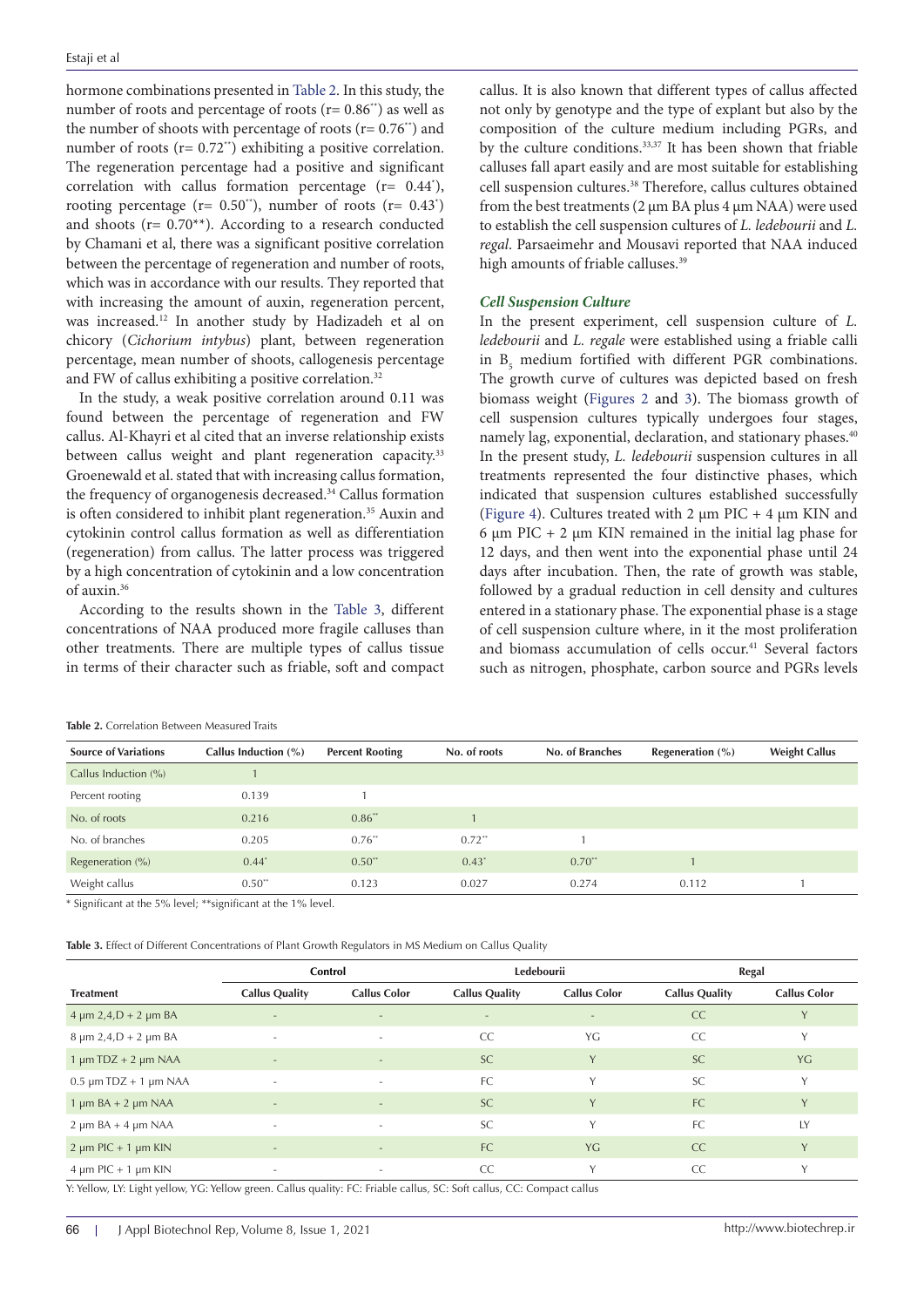<span id="page-4-0"></span>

**Figure 2.** Growth Curve and Biomass Production of *L. Ledebourii* Cell Suspension Culture Based on the Fresh Weight (A) 1 µm PIC + 1 µm KIN, (B) **2** μm PIC + 4 μm KIN, (C) 4 μm PIC + 2 μm KIN, (D) 6 μm PIC + 2 μm KIN.

<span id="page-4-1"></span>

Figure 3. Growth Curve and Biomass Production of L. regal Cell Suspension Culture Based on the Fresh Weight. (A) 1 µm PIC + 1 µm KIN, (B) 2 µm PIC + 4 µm KIN, (C) 4 µm PIC + 2 µm KIN, (D) 6 µm PIC + 2 µm KIN.  $(1 \text{ m } PIC + 2 \text{ nm }$  KIN,  $(D)$  6  $\text{ nm }$   $PIC + 2 \text{ nm }$  KIN

In the present research, an efficient protocol has been developed for callus induction and plantlet

could influence cell division and proliferation in this phase.<sup>42</sup> Among these factors, the PGRs are a key factor responsible for cell division and expansion.<sup>43</sup> A proper PGRs combination in optimum concentration led to enhancement of cell division during the exponential phase and provided the highest biomass accumulation.<sup>44</sup> A study conducted by Fan et al<sup>45</sup> on *Lilium brownii* indicated that PGRs combination had an important role in the establishment of its suspension culture. They reported that however 0.5 mg/L BA+ 2 mg/L 2,4-D + 0.2 mg/L NAA treatment was the best combination for callus Crimson Beauty' and *L. speciosu* induction, the  $1 \text{ mg/L BA} + 2 \text{ mg/L } 2,4-\text{D} + 0.2 \text{ mg/L NA}$  is combination produced maximum FW in suspension culture.

Modarres et al.46 reported that *Salvia leriifolia* suspension culture produced higher FW and phenolic content in medium supplemented with 5 mg/L NAA + 5 mg/L BA which was the same as callus induction medium and significantly differed from other treatments.

Our results revealed that increasing in Pic level in the culture medium from 1 to 6 mg/L resulted in 4-fold raised in fresh biomass accumulation. Previous research on some Lilium species such as *L. longiflorum*, *Lilium* Oriental hybrid 'Crimson Beauty' and *L. speciosum* showed that picloram is a better auxin for callus induction and proliferation than others.47 A study undertaken by Stella et al showed that culture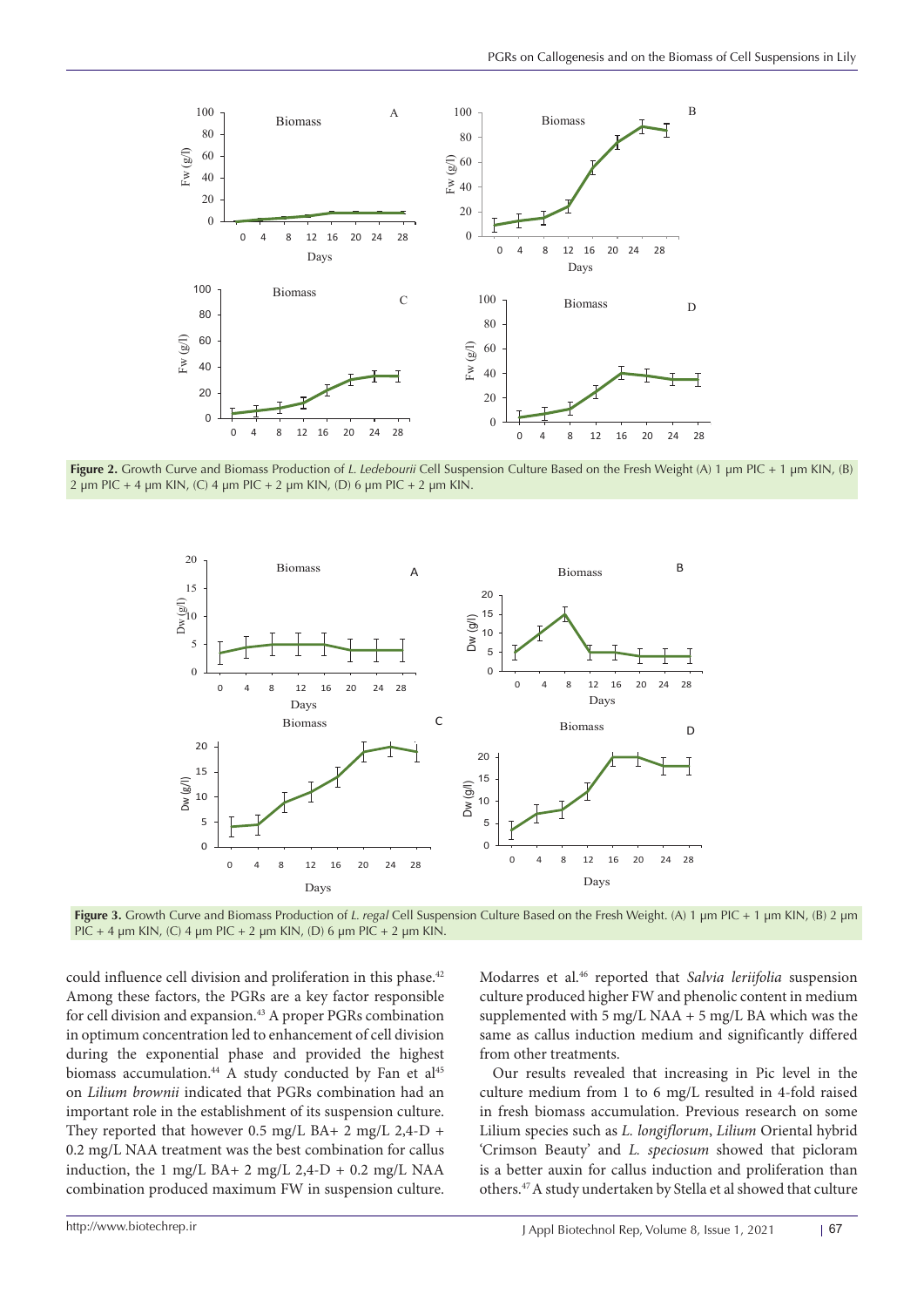<span id="page-5-0"></span>

**Figure 4.** The Fresh Weight of *L. Ledebourii* Cell Suspension Culture With 2  $\mu$ m PIC + 4  $\mu$ m KIN During Stationary Phase.

supplemented with picloram has been successfully used for the maintenance of totipotent callus lines.<sup>48</sup> Figueiredo et al showed that *Rollinia mucosa* cultures supplemented with picloram displayed the fastest growth rate and reduced lag phase as compared to medium supplemented with 2,4-D or NAA. Those reports are consistent with our findings.

 In the *L. regale* cell suspension culture, when Pic concentration was raised to a 6 mg/L, the highest accumulation of fresh biomass with 18.52 g/L was achieved. In this species, culture incubated with 1  $\mu$ m PIC + 1  $\mu$ m KIN could not establish successful suspension culture, because four distinctive phases were not observed in the growth curve ([Figure 3a\)](#page-4-1). As the concentration of picloram in the culture medium increased, the cultures went into the exponential phase from the lag phase and the cell suspensions were successfully established. These results indicated that concentrations of PGRs especially auxin, is a key factor in the establishment of *L. regale* cell suspension culture. Exogenous PGRs type and concentration altered endogenous hormone levels in plant cells and in this way, it affected the division potential of cells.<sup>49</sup> Wu et al<sup>50</sup> reported that raising 2, 4-D concentration from 0.45 to 6.79 µM and lowering NAA levels from 5.37 to 1.07 µM in *Lilium brownii* var. *giganteum* callus cultures resulted in a loss of callus growth and FW through the drop in endogenous zeatin, IAA and abscisic acid (ABA) levels. Therefore, it can be concluded that in the present study, the failure to establish the suspension culture in 1 µm PIC + 1 µm KIN treatment was due to low levels of endogenous hormones in cells due to low concentrations of exogenous kinetin and picloram.

Unlike *L. ledebourii* in the *L. regale* cell culture, the highest fresh weight was recorded in the 2  $\mu$ m PIC + 4  $\mu$ m KIN treatment and no significant change in fresh weight was observed with increasing picloram levels above 2 mg/L. Also, the biomass accumulation in *L. ledebourii* suspensions was significantly higher than in the *L. regale* cell culture. In accordance with our results, in other plants such as *Azadirachta indica*, 51 Salvia nemorosa52*Lippia gracilis*, <sup>53</sup>*Lycium barbarum*, <sup>54</sup> *Allium hirtifolium*55 and Fritillaria *imperialis*<sup>9</sup> different morphological responses of different species and cultivars of a plant to the same types and concentrations of hormones have been reported. Among several recognized classes of growth regulators or plant hormones, including auxins, cytokinins, gibberellins, ethylene and ABA, using appropriate concentrations of auxins and cytokinins is by far the most effective for a successful establishment of cultures and in vitro mass propagation of lilies, depending on the stage of in vitro cultures.47 Different species and genotypes of Lilly, required different combinations of PGRs for callus initiation and proliferation.<sup>56,57</sup>

## **Conclusions**

In the present research, an efficient protocol has been developed for callus induction and plantlet regeneration in two species of Lily (*L. regale* and *L. ledebourii*). Our results indicated that PGRs combination is an essential factor in callogenesis and organogenesis of Lilium. Also, findings revealed that different species of Lilium showed a different response to the same PGRs combinations. Moreover, in the present investigation, we stablished cell suspension cultures of *L. regale* and *L. ledebourii* successfully. *L. ledebourii* needs a high amount of picloram as auxin, and with increasing in Pic level, the biomass accumulation enhanced. Also, cell suspension culture establishment in lilies is important to single cell isolation due to protoplast fusion.

#### **Authors' Contributions**

AE and ZK contributed to the conception of the study, in vitro cultures establishment, data extraction statistical analysis, and writing of the manuscript. EC supervised the whole experiments.

#### **Conflict of Interest Disclosures**

The authors declare that they have no conflicts of interest.

#### **Acknowledgments**

The authors would like to thank the Department of Horticultural Science of the University of Mohaghegh Ardabili for supporting this study and providing laboratory facilities.

#### **References**

- 1. Lim S, Seon J, Paek K, Han B, Son S. Development of pilot scale process for mass production of *Lilium* bulblets in vitro. Acta Hortic. 1998;461:237-242 doi[:10.17660/ActaHortic.1998.461.25](https://doi.org/10.17660/ActaHortic.1998.461.25).
- 2. Mohebodini M, Azimzadeh Z, Chamani E, Erfani M. Effect of plant growth regulators and ultrasound on the bulblet production and root induction in *Lilium ledebourii*. J Hortic Sci. 2018;32(1):23-33. doi[:10.22067/jhorts4.v32i1.53354.](https://doi.org/10.22067/jhorts4.v32i1.53354)
- 3. Tahami SK, Chamani E, Zare N. Plant regeneration from protoplasts of *Lilium ledebourii* (Baker) Boiss. J Agric Sci Technol. 2014;16(5):1133-1144.
- 4. Kanchanapoom K, Ponpiboon T, Wirakiat W, Kanchanapoom K. Regeneration of lily (*Lilium longiflorum* 'Easter lily') by callus derived from leaf explants cultured in vitro. Sci Asia. 2011;37(4):373-376. doi[:10.2306/scienceasia1513-1874.2011.37.373.](https://doi.org/10.2306/scienceasia1513-1874.2011.37.373)
- 5. Azadi P, Khosh-Khui M. Micropropagation of *Lilium ledebourii* (Baker) Boiss as affected by plant growth regulator, sucrose concentration, harvesting season and cold treatments. Electron J Biotechnol. 2007;10(4):582-591. doi:[10.2225/vol10-issue4](https://doi.org/10.2225/vol10-issue4-fulltext-7) [fulltext-7.](https://doi.org/10.2225/vol10-issue4-fulltext-7)
- 6. Salehi M, Hatamzadeh A, Jafarian V, Zarre S. New molecular record and some biochemical features of the rare plant species of Iranian lily (*Lilium ledebourii* Boiss.). Hortic Environ Biotechnol. 2019;60(4):585-593. doi[:10.1007/s13580-018-0109-9](https://doi.org/10.1007/s13580-018-0109-9).
- 7. Yang JM, Pei XH, Fu B, et al. Production of Lily (*Lilium*) bulbs and cut flowers in Liaoning province of Northeast China. Acta Hortic.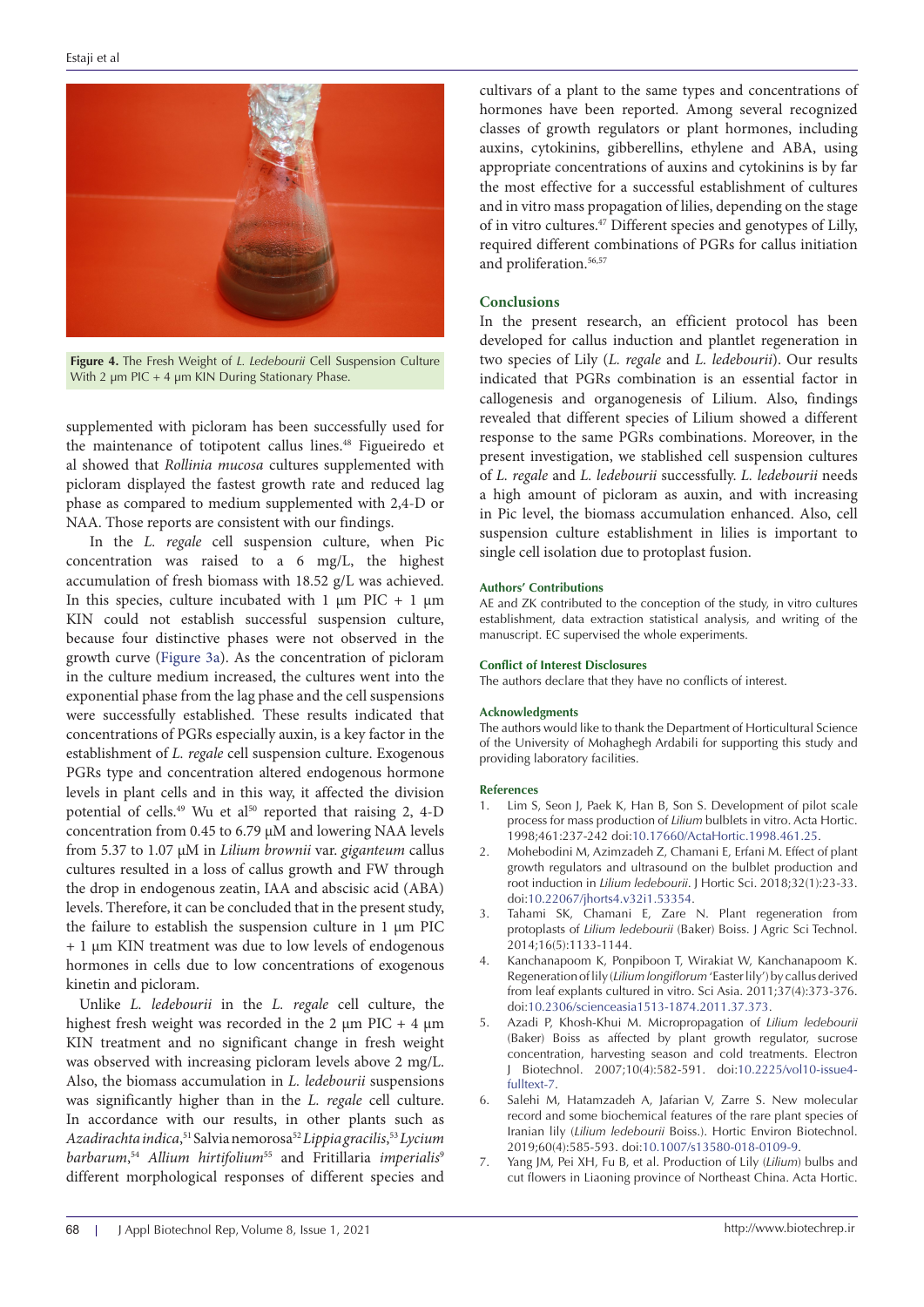2014;1027:105-112. doi:[10.17660/ActaHortic.2014.1027.11.](https://doi.org/10.17660/ActaHortic.2014.1027.11)

- 8. Mojtahedi N, Koobaz P, Dabir Ashrafi O, Habashi AA. Direct in vitro bulblet production in *Lilium longiflorum* CV. 'GIRONDE'. Iran J Hortic Sci Technol. 2010;11(3):221-234. [Persian].
- 9. Chamani E, Ghamari M, Mohebodini M, Ghanbari A, Heydari H. Effect of plant growth regulators on callogenesis and regeneration of *Fritillaria imperialis* L. J Hortic Sci. 2017;31(3):469-482. doi:[10.22067/jhorts4.v31i3.38023](https://doi.org/10.22067/jhorts4.v31i3.38023).
- 10. Akbaş F, Işikalan C, Namli S. Callus induction and plant regeneration from different explants of *Actinidia deliciosa*. Appl Biochem Biotechnol. 2009;158(2):470-475. doi[:10.1007/s12010-](https://doi.org/10.1007/s12010-008-8401-2) [008-8401-2](https://doi.org/10.1007/s12010-008-8401-2).
- 11. Efferth T. Biotechnology applications of plant callus cultures. Engineering. 2019;5(1):50-59. doi[:10.1016/j.eng.2018.11.006.](https://doi.org/10.1016/j.eng.2018.11.006)
- 12. Kumar DS, Sharathnath KV, Yogeswaran P, et al. A medicinal potency of *Momordica charantia*. Int J Pharm Sci Rev Res. 2010;1(2):95-100.
- 13. Zand E, Baghestani MA, Nezamabadi N, Minbashi Moeini M, Hadizadeh MH. A review on the last list of herbicides and the most important weeds of Iran. Weed Research Journal. 2009;1(2):83-99. [Persian].
- 14. Ghadiri Sardrood S, Ghamari Zare A, Assareh MH, Shahrzad S, Bakhshi Khaniki GH. Effects of TDZ and 2, 4-D growth regulators on callus production and organogenesis in *Eucalyptus rubida*. Iranian Journal of Rangelands and Forests Plant Breeding and Genetic Research. 2012;20(2):304-313. [Persian].
- 15. Bakhshaie M, Babalar M, Mirmasoumi M, Khalighi A. Effects of light, sucrose, and cytokinins on somatic embryogenesis in *Lilium ledebourii* (Baker) Bioss. via transverse thin cell-layer cultures of bulblet microscales. J Hortic Sci Biotechnol. 2010;85(6):491-496. doi:[10.1080/14620316.2010.11512703](https://doi.org/10.1080/14620316.2010.11512703).
- 16. Chamani E, Pourbeirami Hir Y, Asghari R. Investigation on Embryogenesis of *Lilium ledebourii* (Baker) Boiss Flowers by Anther and Pistil Culture. Isfahan: 7th Iranian Horticultural Science Congress; 2011. p. 356-358.
- 17. Izadi N, Mashayekhi K, Chamani E, Kamkar B. The influence of B5 basal medium on morphological behavior of Lily (*Lilium longiflorum*) bulbscale in vitro. Journal of Plant Production. 2012;18(1):119-132. [Persian].
- 18. Wang LJ, Zhang Q, Cao QZ, Gao X, Jia GX. An efficient method for inducing multiple genotypes of tetraploids *Lilium rosthornii* Diels. Plant Cell Tissue Organ Cult. 2020;141(3):499-510. doi[:10.1007/](https://doi.org/10.1007/s11240-020-01807-4) [s11240-020-01807-4.](https://doi.org/10.1007/s11240-020-01807-4)
- 19. Li Q, Tang M, Tan Y, Ma D, Wang Y, Zhang H. Improved production of chlorogenic acid from cell suspension cultures of *Lonicera macranthoids*. Trop J Pharm Res. 2016;15(5):919-927. doi:[10.4314/tjpr.v15i5.4](https://doi.org/10.4314/tjpr.v15i5.4).
- 20. Henshaw GG, Jha KK, Mehta AR, Shadeshaft DJ, Street HE. Studies on the growth in culture of plant cells: I. growth patterns in batch propagated suspension cultures. J Exp Bot. 1966;17(2):362-377. doi:[10.1093/jxb/17.2.362](https://doi.org/10.1093/jxb/17.2.362).
- 21. Nakano M, Sakakibara T, Suzuki S, Saito H. Decrease in the regeneration potential of long-term cell suspension cultures of *Lilium formosanum* Wallace and its restoration by the auxin transport inhibitor, 2,3,5-triiodobenzoic acid. Plant Sci. 2000;158(1-2):129-137. doi[:10.1016/s0168-9452\(00\)00313-7](https://doi.org/10.1016/s0168-9452(00)00313-7).
- 22. Ibaraki Y, Kenji K. Application of image analysis to plant cell suspension cultures. Comput Electron Agric. 2001;30(1-3):193- 203. doi:[10.1016/s0168-1699\(00\)00164-2.](https://doi.org/10.1016/s0168-1699(00)00164-2)
- 23. Boisson AM, Gout E, Bligny R, Rivasseau C. A simple and efficient method for the long-term preservation of plant cell suspension cultures. Plant Methods. 2012;8:4. doi:[10.1186/1746-4811-8-4](https://doi.org/10.1186/1746-4811-8-4).
- 24. Heydari HR, Chamani E, Esmaeilpour B. Effect of total nitrogen content and NH4+/NO3- ratio on biomass accumulation and secondary metabolite production in cell culture of *Salvia nemorosa*. Iranian Journal of Genetics and Plant Breeding. 2020;9(1):17-27. doi:[10.30479/ijgpb.2020.12321.1258](https://doi.org/10.30479/ijgpb.2020.12321.1258).
- 25. Ghanbari S, Fakheri BA, Naghavi MR, Mahdinezhad N. New protocol for the indirect regeneration of the *Lilium ledebourii* Bioss by using bulb explants. J Plant Biotechnol. 2018;45(2):146-153. doi:[10.5010/jpb.2018.45.2.146](https://doi.org/10.5010/jpb.2018.45.2.146).
- 26. Ghasemi Bezdi K, Ahmadi A. Cell and Tissue Biotechnology

(in Micropropagation and Plant Breeding). Gorgan, Iran: Makhtoomgholi Faraghi Pub; 2010. [Persian].

- 27. Ikeuchi M, Sugimoto K, Iwase A. Plant callus: mechanisms of induction and repression. Plant Cell. 2013;25(9):3159-3173. doi[:10.1105/tpc.113.116053.](https://doi.org/10.1105/tpc.113.116053)
- 28. Lee DK, Geisler M, Springer PS. LATERAL ORGAN FUSION1 and LATERAL ORGAN FUSION2 function in lateral organ separation and axillary meristem formation in Arabidopsis. Development. 2009;136(14):2423-2432. doi:[10.1242/dev.031971.](https://doi.org/10.1242/dev.031971)
- 29. Hare PD, van Staden J. Cytokinin oxidase: biochemical features and physiological significance. Physiol Plant. 1994;91(1):128- 136. doi[:10.1111/j.1399-3054.1994.tb00668.x](https://doi.org/10.1111/j.1399-3054.1994.tb00668.x).
- 30. Yu KW, Murthy HN, Jeong CS, Hahn EJ, Paek KY. Organic germanium stimulates the growth of ginseng adventitious roots and ginsenoside production. Process Biochem. 2005;40(9):2959- 2961. doi:[10.1016/j.procbio.2005.01.015.](https://doi.org/10.1016/j.procbio.2005.01.015)
- 31. Yan YH, Li JL, Zhang XQ, et al. Effect of naphthalene acetic acid on adventitious root development and associated physiological changes in stem cutting of *Hemarthria compressa*. PLoS One. 2014;9(3):e90700. doi:[10.1371/journal.pone.0090700](https://doi.org/10.1371/journal.pone.0090700).
- 32. Hadizadeh H, Mohebodini M, Esmaielpour B, Chamani E. Studies on callus induction and regeneration of medicinal plant chicory (*Cichorium intybus* L.) from leaf and petiole explants. J Hortic Sci. 2015;29(4):621-630. doi[:10.22067/jhorts4.v29i4.32672.](https://doi.org/10.22067/jhorts4.v29i4.32672)
- 33. Al-Khayri JM, Shamblin CE, Anderson EJ. Callus induction and plant regeneration of U.S. rice genotypes as affected by medium constituents. In Vitro Cell Dev Biol Plant. 1996;32(4):227-232. doi[:10.1007/bf02822692.](https://doi.org/10.1007/bf02822692)
- 34. Groenewald EG, Wessels DCJ, Koeleman A. Callus formation and subsequent plant regeneration from seed tissue of an *Agave* species (Agavaceae). Zeitschrift für Pflanzenphysiologie. 1977;81(4):369- 373. doi[:10.1016/s0044-328x\(77\)80105-0.](https://doi.org/10.1016/s0044-328x(77)80105-0)
- 35. Prokopiuk B, Cioć M, Maślanka M, Pawłowska B. Effects of light spectra and benzyl adenine on in vitro adventitious bulb and shoot formation of *Lilium regale* EH Wilson. Propag Ornam Plants. 2018;18(1):12-18
- 36. Shimizu-Sato S, Tanaka M, Mori H. Auxin-cytokinin interactions in the control of shoot branching. Plant Mol Biol. 2009;69(4):429- 435. doi[:10.1007/s11103-008-9416-3](https://doi.org/10.1007/s11103-008-9416-3).
- 37. Carsono N, Yoshida T. Identification of callus induction potential of 15 Indonesian rice genotypes. Plant Prod Sci. 2006;9(1):65-70. doi[:10.1626/pps.9.65](https://doi.org/10.1626/pps.9.65).
- 38. Trejo-Espino JL, Rodríguez-Monroy M, Vernon-Carter EJ, Cruz-Sosa F. Establishment and characterization of *Prosopis laevigata* (Humb. & Bonpl. ex Willd) M.C. Johnst. cell suspension culture: a biotechnology approach for mesquite gum production. Acta Physiol Plant. 2011;33(5):1687-1695. doi:[10.1007/s11738-010-](https://doi.org/10.1007/s11738-010-0705-5) [0705-5.](https://doi.org/10.1007/s11738-010-0705-5)
- 39. Parsaeimehr A, Mousavi B. Producing friable callus for suspension culture in *Glycyrrhiza glabra*. In: Advances in Environmental Biology. Gale Academic OneFile; 2009. p.125-129.
- 40. Wang J, Qian J, Yao L, Lu Y. Enhanced production of flavonoids by methyl jasmonate elicitation in cell suspension culture of *Hypericum perforatum*. Bioresour Bioprocess. 2015;2(1):5. doi[:10.1186/s40643-014-0033-5](https://doi.org/10.1186/s40643-014-0033-5).
- 41. Murthy HN, Lee EJ, Paek KY. Production of secondary metabolites from cell and organ cultures: strategies and approaches for biomass improvement and metabolite accumulation. Plant Cell Tissue Organ Cult. 2014;118(1):1-16. doi:[10.1007/s11240-014-](https://doi.org/10.1007/s11240-014-0467-7) [0467-7.](https://doi.org/10.1007/s11240-014-0467-7)
- 42. Rao SR, Ravishankar GA. Plant cell cultures: chemical factories of secondary metabolites. Biotechnol Adv. 2002;20(2):101-153. doi[:10.1016/s0734-9750\(02\)00007-1.](https://doi.org/10.1016/s0734-9750(02)00007-1)
- 43. Khanpour-Ardestani N, Sharifi M, Behmanesh M. Establishment of callus and cell suspension culture of *Scrophularia striata* Boiss.: an in vitro approach for acteoside production. Cytotechnology. 2015;67(3):475-485. doi[:10.1007/s10616-014-9705-4](https://doi.org/10.1007/s10616-014-9705-4).
- 44. Zouine J, El Hadrami I. Effect of 2,4-d, glutamine and BAP on embryogenic suspension culture of date palm (*Phoenix dactylifera* L.). Sci Hortic. 2007;112(2):221-226. doi[:10.1016/j.](https://doi.org/10.1016/j.scienta.2006.12.041) [scienta.2006.12.041.](https://doi.org/10.1016/j.scienta.2006.12.041)
- 45. Fan Z, Qiuyi C, Yuling Y, Pengrui M, Kai Z, Dongchao Z.